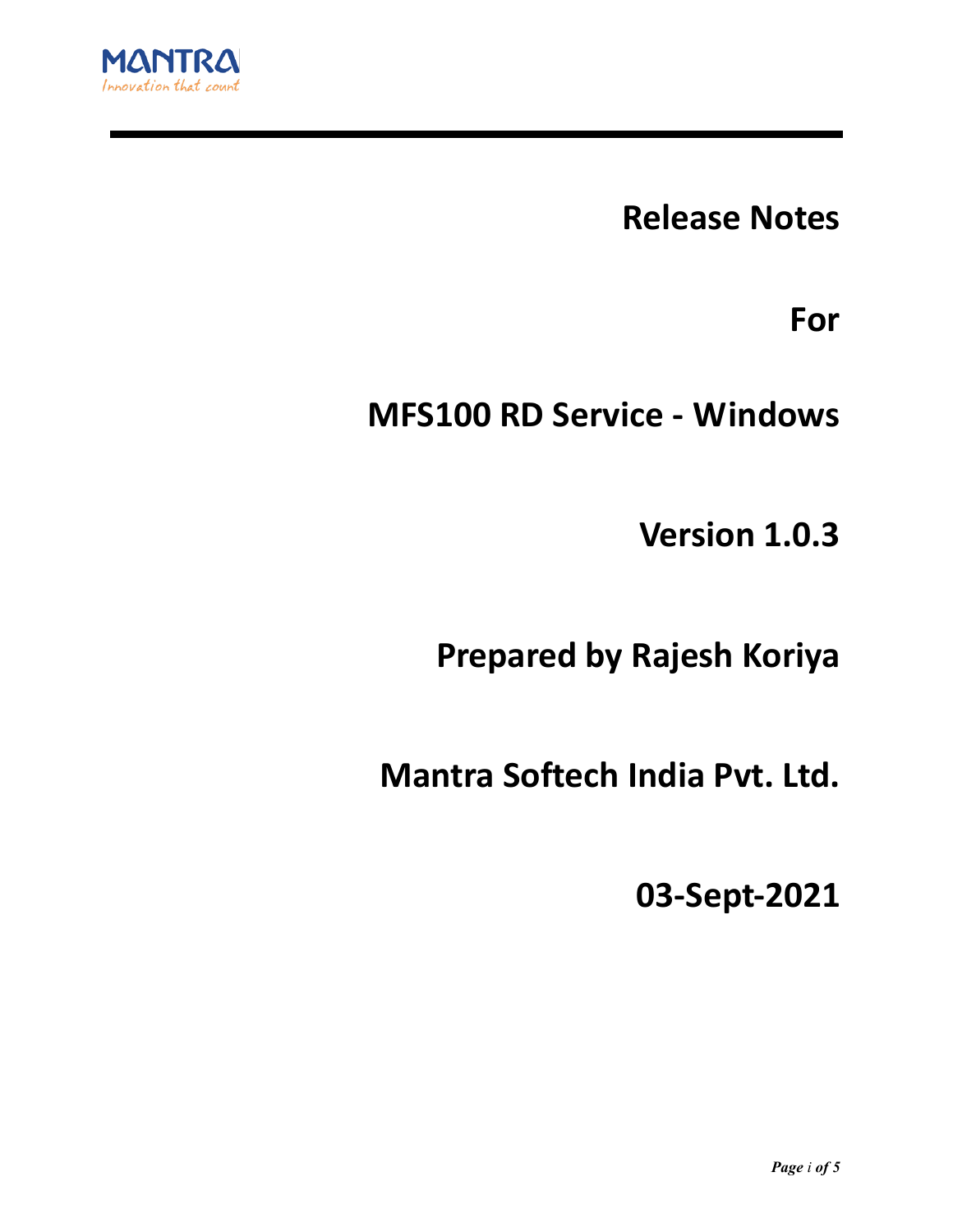

## **MANTRA SOFTECH INDIA (I) PVT. LTD.**

**Product Release Notes (MFS100 RD Service - Windows)** 

03.09.2021

### **Table of Contents**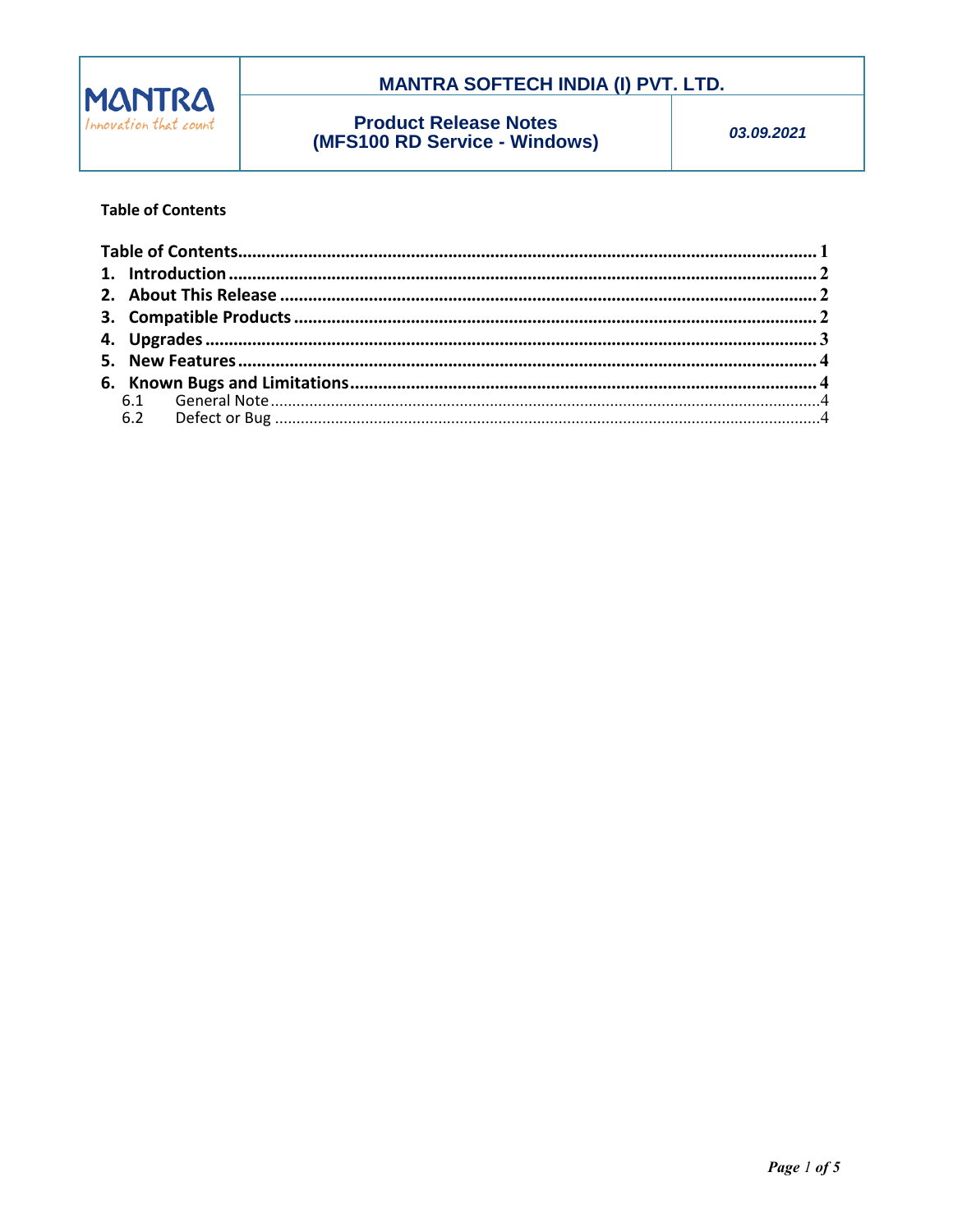

### **MANTRA SOFTECH INDIA (I) PVT. LTD.**

## **1. Introduction**

MFS100 RD Service facility to capture biometric data of user/resident that will be used for Authentication/EKYC using Aadhaar authentication/EKYC API.

# **2. About This Release**

Features added in this release as below.

- $\triangleright$  Enabling support of TLS1.2 with Management Server Communication. Disabling TLS1.1 and lower SSL protocols.
- $\triangleright$  Enabling support of TLS1.2 with RD Service Communication. Disabling TLS1.1 and lower SSL protocols.
- $\triangleright$  Pinning of new preproduction encryption certificate due to expiry of old certificate.

# **3. Compatible Products**

This product has been tested on the following platforms and below MFS100 Driver Setup.

### **Platform Supports**

- 1) Windows 7 (64 bit & 32 bit) 2) Windows 8 (64 bit & 32 bit)
- 3) Windows 10 (64 bit & 32 bit)

### **Prerequisites**

1) MFS100 Driver Setup 9.1.0.0 Note: MFS100 Driver setup will install below setups as prerequisites.

A) VC++ 2008 Redist (64 bit & 32 bit)

B) Dot Net Framework 4.5.2 or higher

(Note: Its will be required for Windows 7 only. for Windows 8 or higher, Dot Net Framework 4.5.2 or higher version will be included with OS. You may only require enabling features if not available)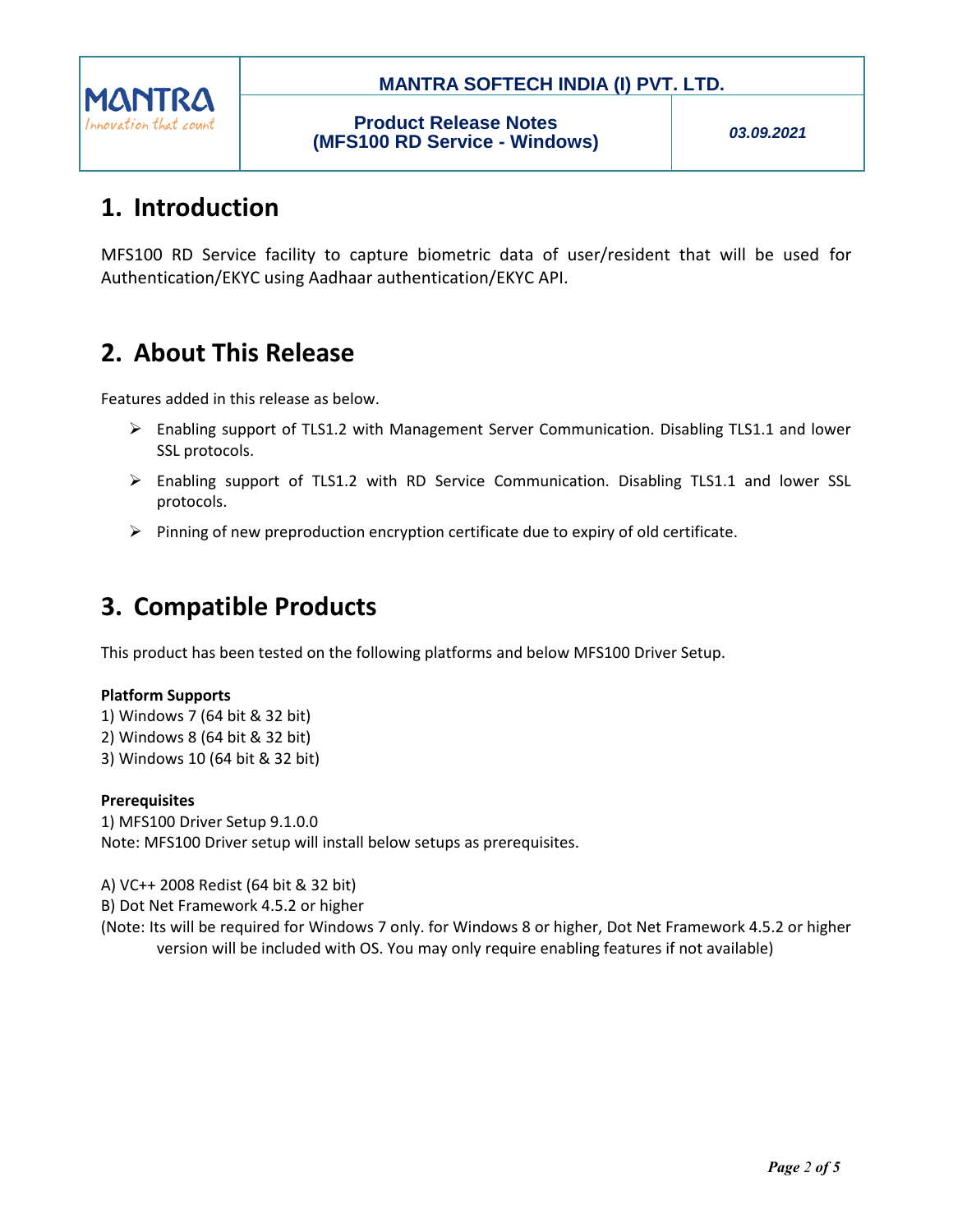

### **MANTRA SOFTECH INDIA (I) PVT. LTD.**

**Product Release Notes (MFS100 RD Service - Windows)**

*03.09.2021*

# **4. Upgrades**

There are two processes to upgrade MFS100 RD Service Version 1.0.2 to 1.0.3.

### **1) Manual Upgrade Process**

You can download MFS100 RD service setup version 1.0.3 & MFS100 Driver Setup Version 9.1.0.0 from below download Portal.

### [https://download.mantratecapp.com](https://download.mantratecapp.com/)

Go to Download – Drivers & Documents



### **2) Auto upgrade process from Management Server**

- Management Server will have facility to upgrade MFS100 RD Service 1.0.2 to 1.0.3 remotely over the air.
- $\triangleright$  On every restart, RD Service will check latest version available on Management Server, and Management Server will provide upgraded packages to RD Service. Note: Auto upgrade will be started from 06-Sep-2021 onwards.
- $\triangleright$  After auto upgrade process, if RD service not able to start or not working, due to dot net framework 4.5.2 or higher not installed in system. Follow below steps.
- $\triangleright$  For Windows 7, download MFS100 driver setup version 9.1.0.0 from above link. **Ref 4.1**